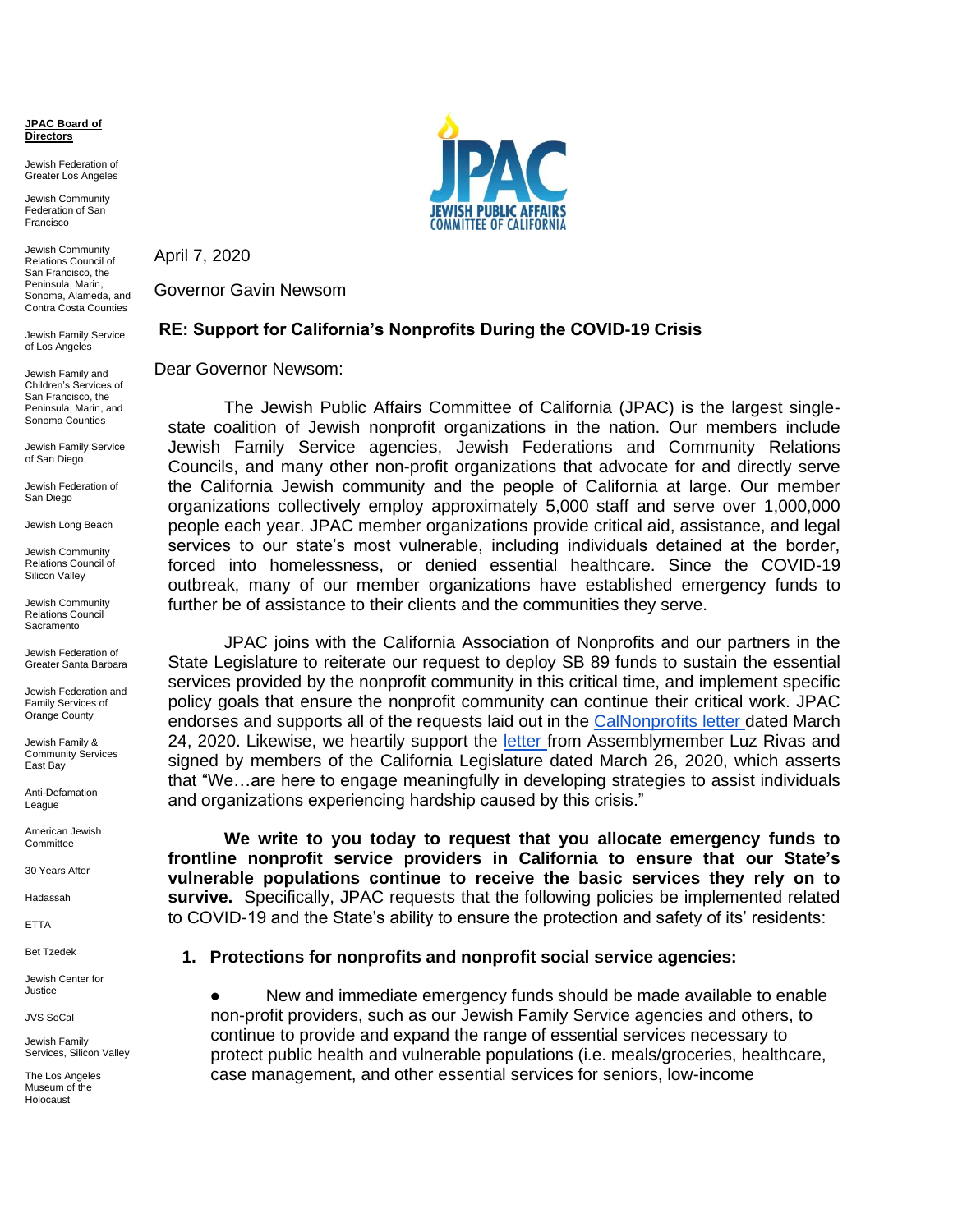households, homeless individuals, refugees, etc.)

● Preserve business income interruption insurance coverage for nonprofits that purchased such coverage in order to prevent insurance companies from denying nonprofits business interruption coverage due to COVID-19.

## 2. **Anti-Poverty Efforts and Social Safety Net Preservation**

- Broaden healthcare access and coverage to all low-income California residents, including refugees and undocumented immigrants, impacted by COVID-19.
- Allocate funding to Community Based Organizations that serve at-risk populations, including undocumented immigrants, to provide cash benefits for groceries, rent/mortgage assistance, emergency home and repairs, medications, and other health needs and tools.
- Expand access to State Disability Insurance (SDI), Paid Family Leave (PFL), and Unemployment Insurance (UI) by waiving or easing medical certification requirements; providing adequate emergency funding to ensure the solvency of the SDI and UI Funds, and adequate administration of California's wage replacement programs; expanding California leave laws to ensure coverage for all workers, including undocumented, not covered by the federal Families First Coronavirus Response Act; and increasing duration and wage replacement rates for the UI, SDI, and PFL programs.
- Expand eligibility for the CA Earned Income Tax Credit (EITC) and the Young Child Tax Credit (YCTC), to allow any CA resident who files taxes and meets the income requirements, including ITIN holders, to qualify, regardless of immigration status. The EITC is one of the most effective tools to help lift and keep individuals and families out of poverty -- its broader implementation is needed now more than ever.
- Create and fully fund a "Disaster Relief Fund" within the Employment Development Department (EDD) to provide cash assistance for workers not eligible for benefits administered by EDD who have been unable to continue working due to the COVID-19 pandemic. The EDD should immediately increase its staffing to administer this program and expedite processing.

## **3. Hate Crimes and Hate Rhetoric Prevention**

- JPAC requests your support of a budget request to continue funding the California Nonprofit Security Grant to protect nonprofits at risk of a terrorist attack.
- An alarming consequence of the COVID-19 crisis is the harassment and scapegoating of both Asian Americans and Jews that has arisen over the last few months. According to the Asian Pacific Policy & Planning Council's [online](http://www.asianpacificpolicyandplanningcouncil.org/wp-content/uploads/Press_Release_-Thursday_March_26_2020.pdf)  [incident reporting tool,](http://www.asianpacificpolicyandplanningcouncil.org/wp-content/uploads/Press_Release_-Thursday_March_26_2020.pdf) as of March 26th, 2020, there have been over 650 reports of xenophobic and racist behavior, and numerous physically violent attacks against members of the Asian American community. Additionally, extremists